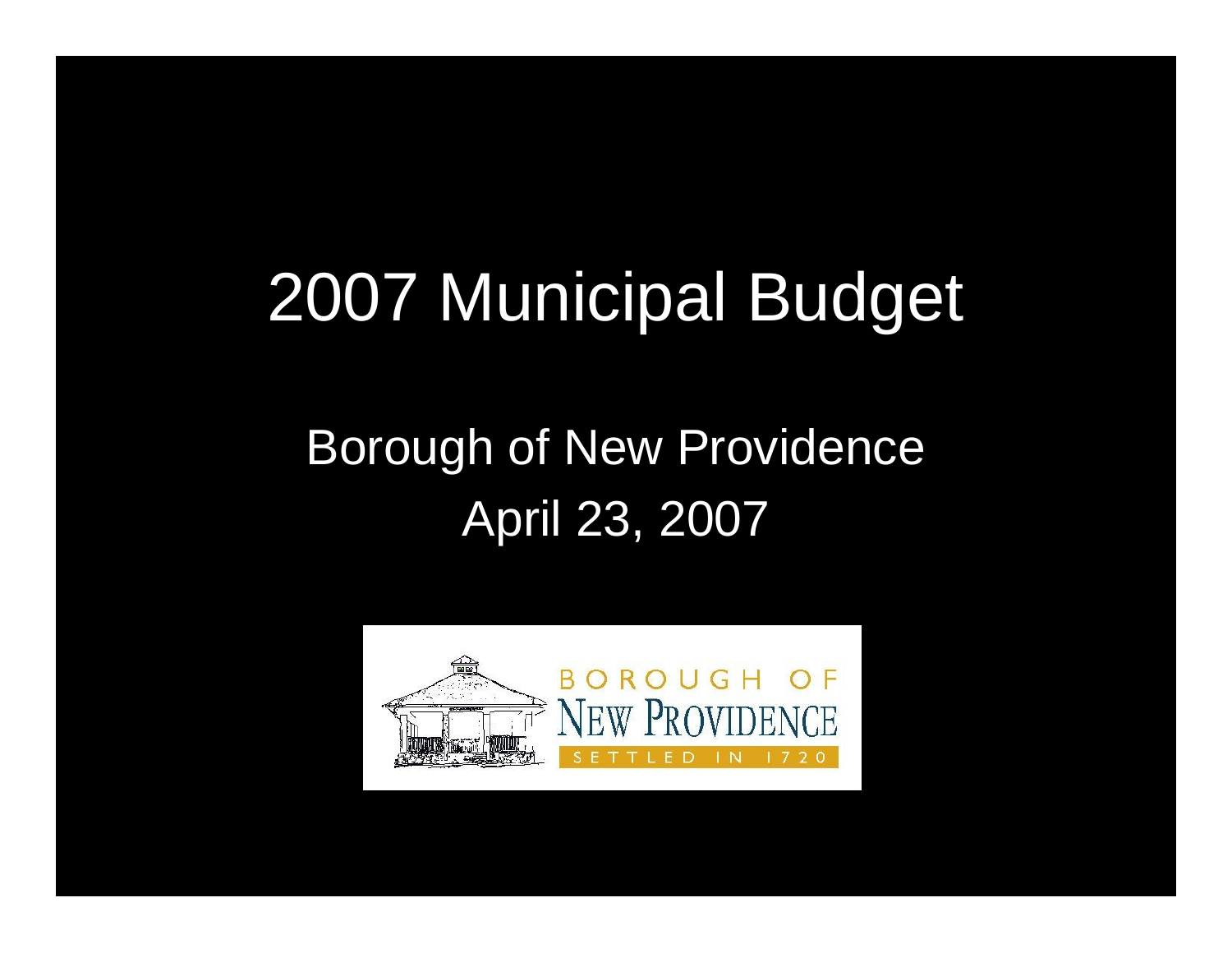### **Overview**

- Owners of real property in New Providence pay real estate taxes based upon the assessed valuation of their property.
- Municipal governments collect the property tax for the benefit of the municipality, the local schools and the County.
- The municipal government controls only those taxes assessed by the municipality. The school tax is determined by the Board of Education and approved by residents during the school budget elections that were held on April 17th.
- The County budget is established by the County Freeholders.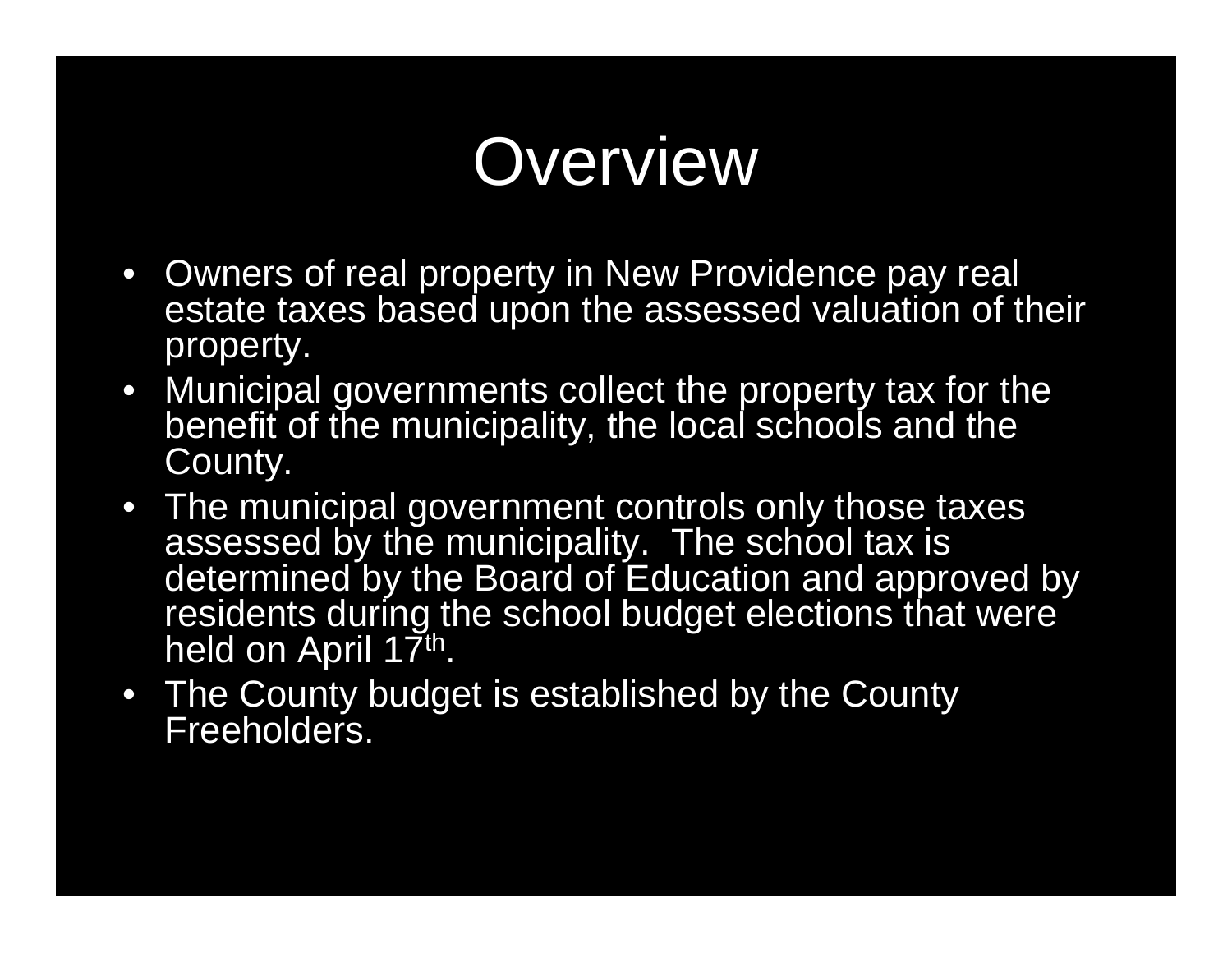### Overview Continued

- The Borough of New Providence municipal budget makes up only a fraction of the total property tax bills paid by residents.
- In 2006, the approximate breakdown of the total tax bill between the Municipal, County and School Board shares was as follows:
	- Municipal 21.13% \*\*
	- Union County 18.38% \*\*
	- Board of Education 60.49%
	- *\*\* Includes Municipal and County Open Space Tax*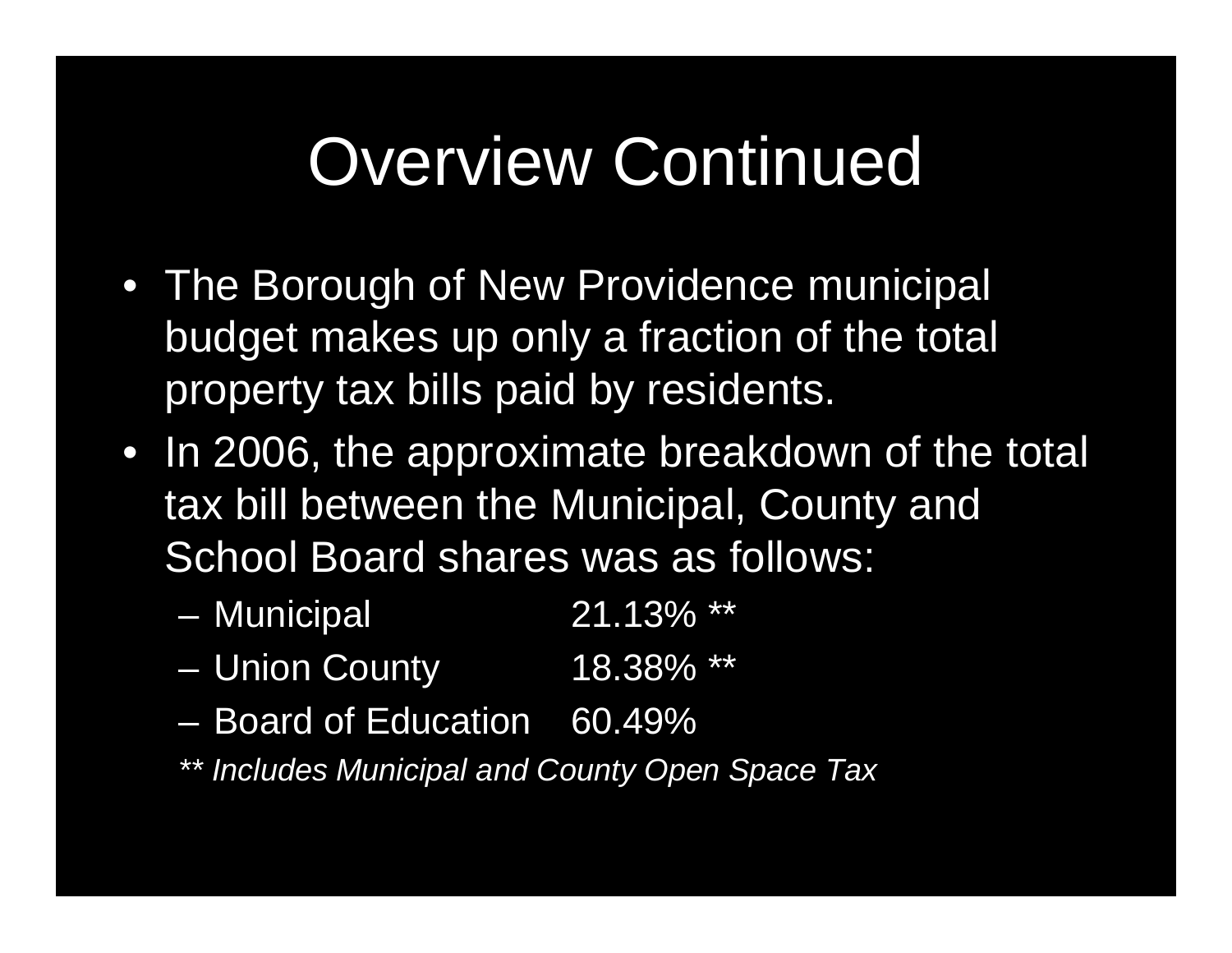# Main Municipal Budget Drivers

- The two biggest challenges faced in preparing the 2007 municipal budget are:
	- Declining commercial and industrial ratables due to tax appeals.
	- Increased pension contributions.
- Other issues that also contributed to higher expenses were:
	- Inadequate state aid to suburban communities;
	- Increased health insurance expenses.
	- Rising contractual personnel costs.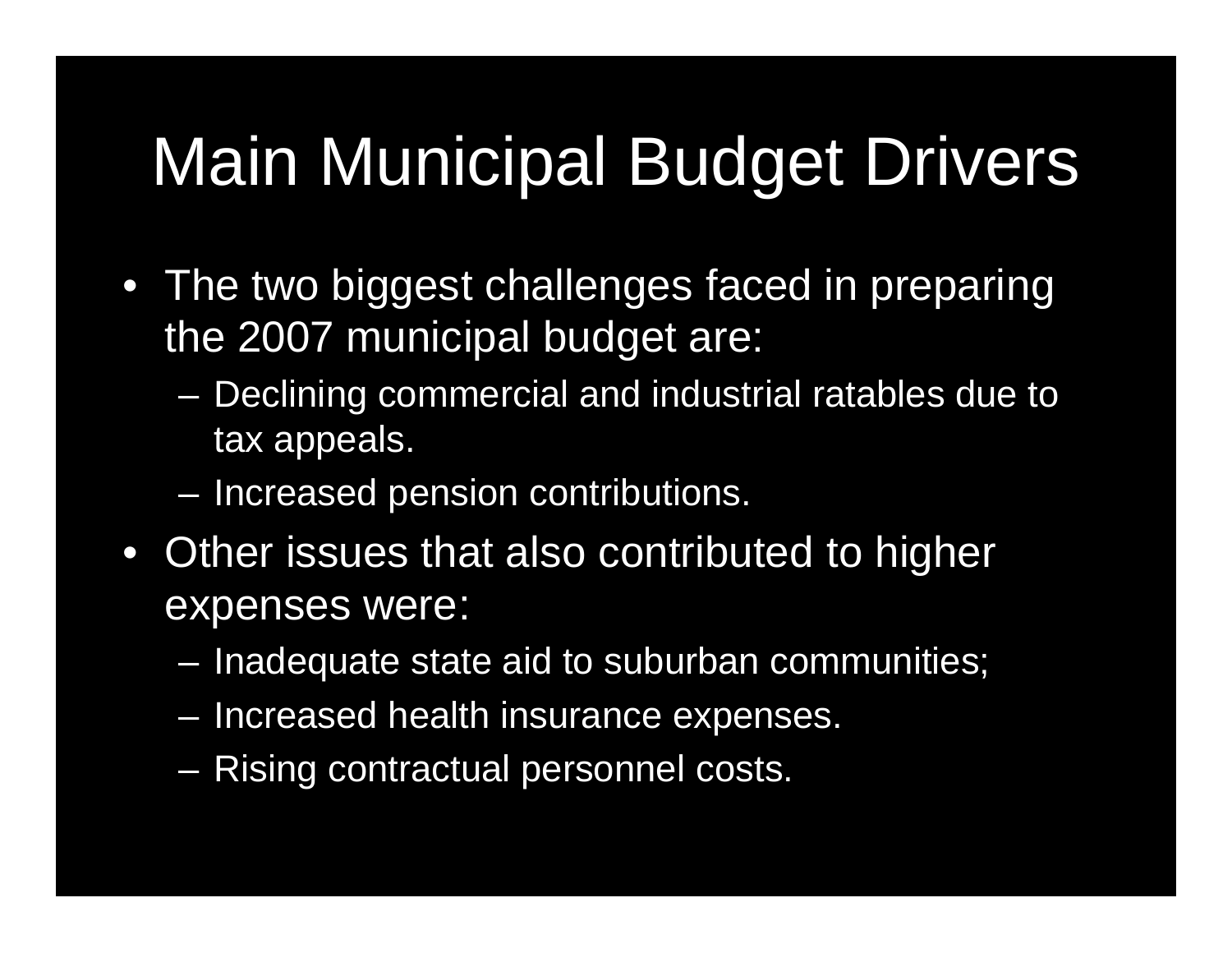# **Objectives**

- Maintain all municipal services at current or improved levels.
- Continue to seek out efficiencies to contain operating costs and overhead.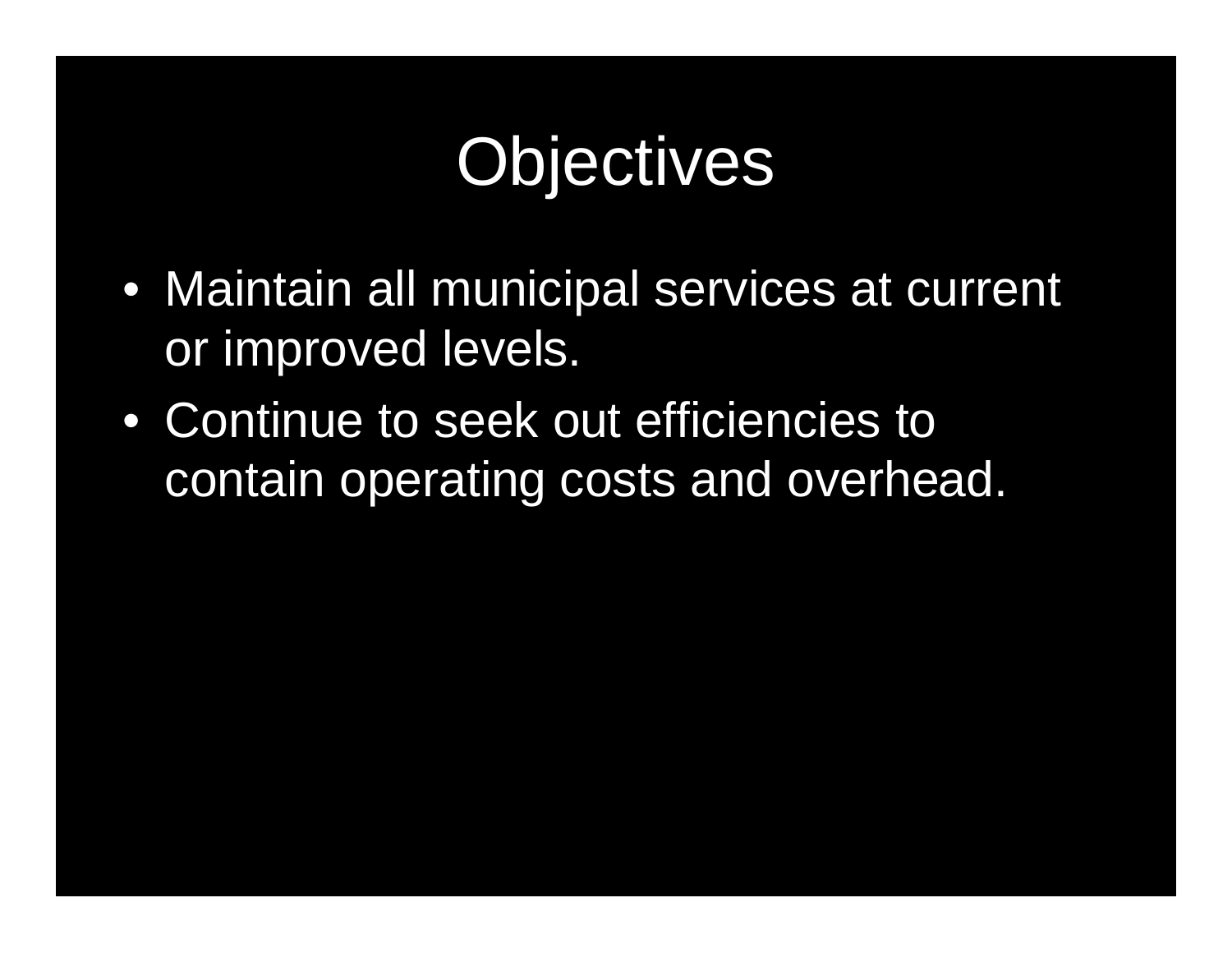### Future Investment

The Mayor and Council will continue to invest in the Borough's future through initiatives such as:

- Finishing construction on the new Rescue Squad facility;
- Funding ongoing road and infrastructure improvements;
- Improvements to the Municipal Center including an emergency generator;
- Renovating Lincoln Gym;
- Reducing infiltration and inflow into our sewage collection system;
- Beginning phased deployment of a document imaging and storage system;
- Purchase thermal imaging cameras for the Fire Department;
- Install equipment necessary to televise Borough Council meetings; and
- Study the reconfiguration of Oakwood fields.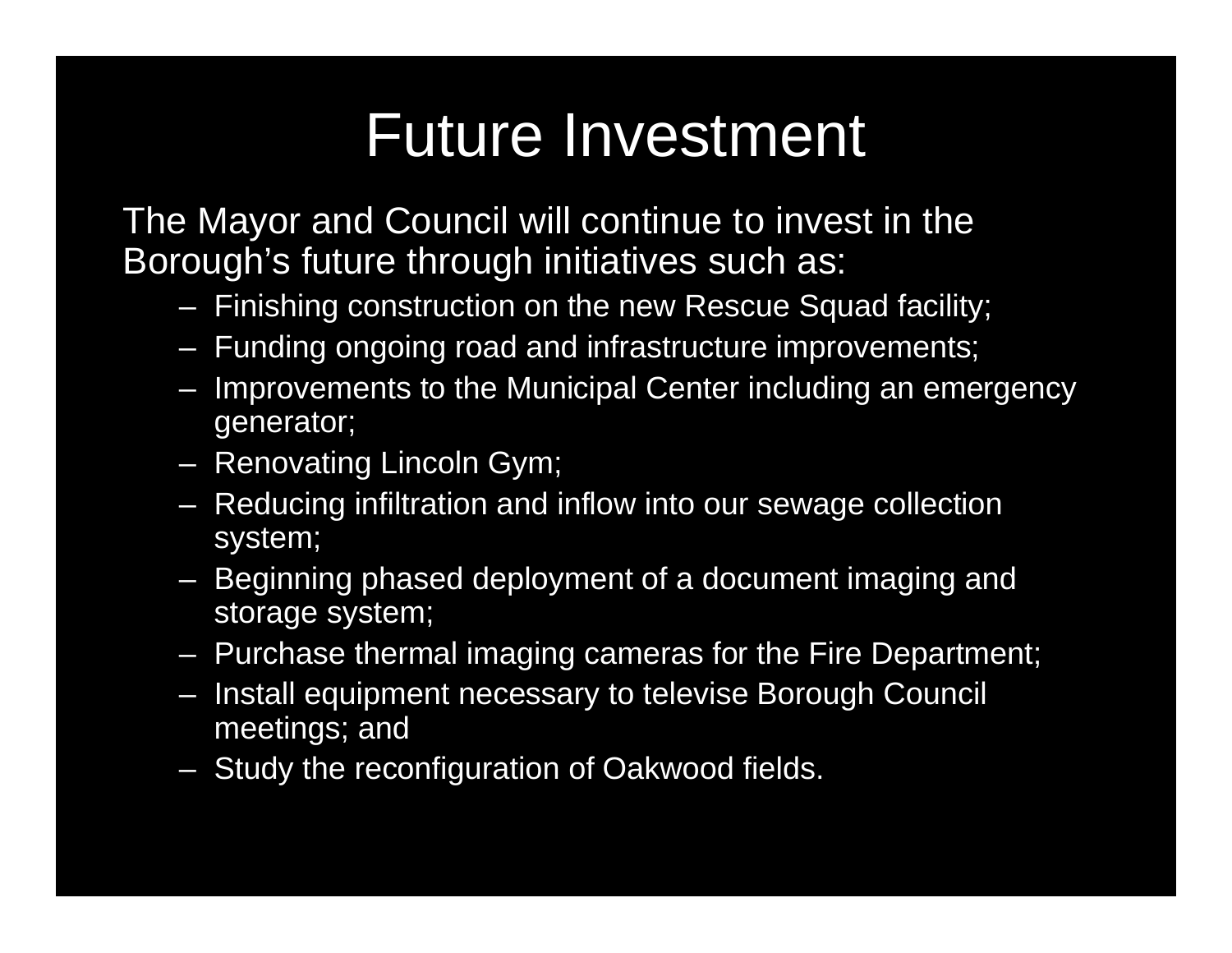### Municipal Tax Rate

|                      |             |             | <b>Increase</b> |               |  |
|----------------------|-------------|-------------|-----------------|---------------|--|
|                      | 2007        | 1999*       |                 | $\frac{1}{2}$ |  |
| Taxes                | \$9,705,064 | \$7,823,042 | \$1,882,022     | 24.06%        |  |
| 8 year average       |             |             |                 | 3.01%         |  |
|                      |             |             |                 |               |  |
| Tax Rate (per \$100) | \$0.750     | \$0.600     | \$0.150         | 24.99%        |  |
| 8 year average       |             |             |                 | 3.12%         |  |

| <b>Impact on Average Assessed Value Home</b> |           |  |  |
|----------------------------------------------|-----------|--|--|
| <b>Assessed Value</b>                        | \$282,000 |  |  |
| 2007 Tax                                     | \$2,115   |  |  |
| 1999 Taxl                                    | \$1,692   |  |  |
| Tax Increasel                                | \$423     |  |  |

\* 1999 was the first year of the most recent revaluation of all property values in New Providence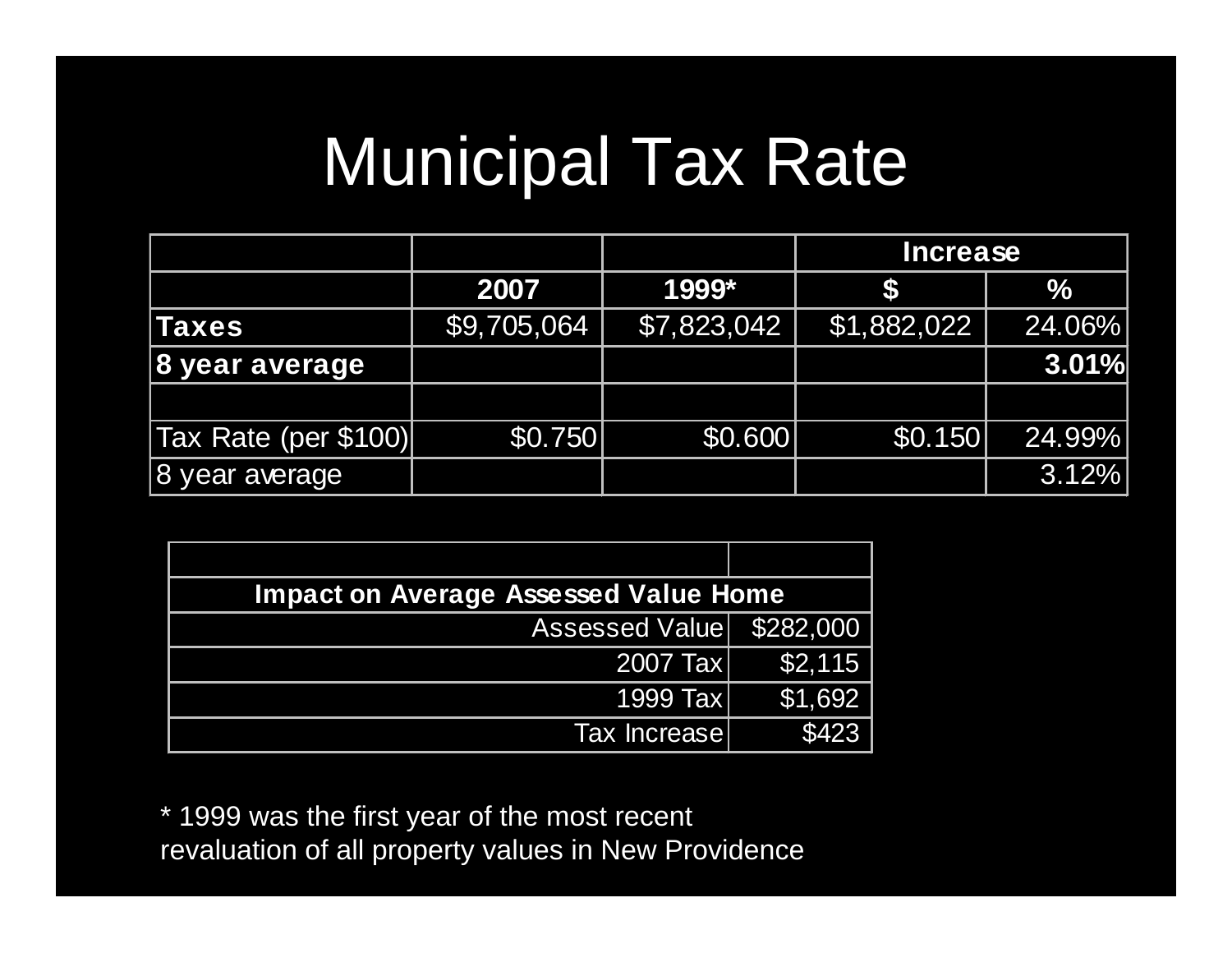### APPROPRIATION SUMMARY

| Category                         | 2005 Modified<br><b>Budget</b> | 2006 Modified<br><b>Budget</b> | 2007 Proposed<br><b>Budget</b> | Increase 2007<br>versus<br>2006 |             |
|----------------------------------|--------------------------------|--------------------------------|--------------------------------|---------------------------------|-------------|
|                                  |                                |                                |                                | \$                              | $\%$        |
| <b>General Government</b>        | \$963,970                      | \$1,154,502                    | \$1,126,545                    | $($ \$27,957 $)$                | $-2.42%$    |
| <b>Public Safety</b>             | \$2,841,225                    | \$2,840,315                    | \$3,144,050                    | \$303,735                       | 10.69%      |
| <b>Public Works</b>              | \$3,108,980                    | \$3,220,190                    | \$3,474,730                    | \$254,540                       | 7.90%       |
| <b>Land Use &amp; Regulatory</b> | \$275,450                      | \$250,303                      | \$273,560                      | \$23,257                        | 9.29%       |
| Public Health                    | \$101,798                      | \$106,625                      | \$121,045                      | \$14,420                        | 13.52%      |
| Social Services and Education    | \$962,230                      | \$1,037,551                    | \$1,097,957                    | \$60,406                        | 5.82%       |
| Insurance                        | \$246,245                      | \$203,000                      | \$200,000                      | (\$3,000)                       | $-1.48%$    |
| <b>Employee Benefits</b>         | \$1,524,351                    | \$1,657,090                    | \$1,900,574                    | \$243,483                       | 14.69%      |
| <b>Utilities</b>                 | \$530,000                      | \$519,750                      | \$528,000                      | \$8,250                         | 1.59%       |
| <b>Grants &amp; Donations</b>    | \$173,167                      | \$235,177                      | \$79,453                       | (\$155, 724)                    | $-66.22%$   |
| Capital Improvements             | \$390,000                      | \$392,500                      | \$246,000                      | (\$146,500)                     | $-37.32%$   |
| <b>Tax Reserves</b>              | \$1,333,344                    | \$1,550,500                    | \$1,875,500                    | \$325,000                       | 20.96%      |
| Debt Service                     | \$1,780,418                    | \$1,750,012                    | \$1,614,032                    | (\$135,981)                     | $-7.77%$    |
| <b>Deferred Charges</b>          | \$30,000                       | \$30,000                       | \$0                            | (\$30,000)                      | $-100.00\%$ |
| <b>Total Appropriations</b>      | \$14,261,178                   | \$14,947,516                   | \$15,681,445                   | \$733,930                       | 4.91%       |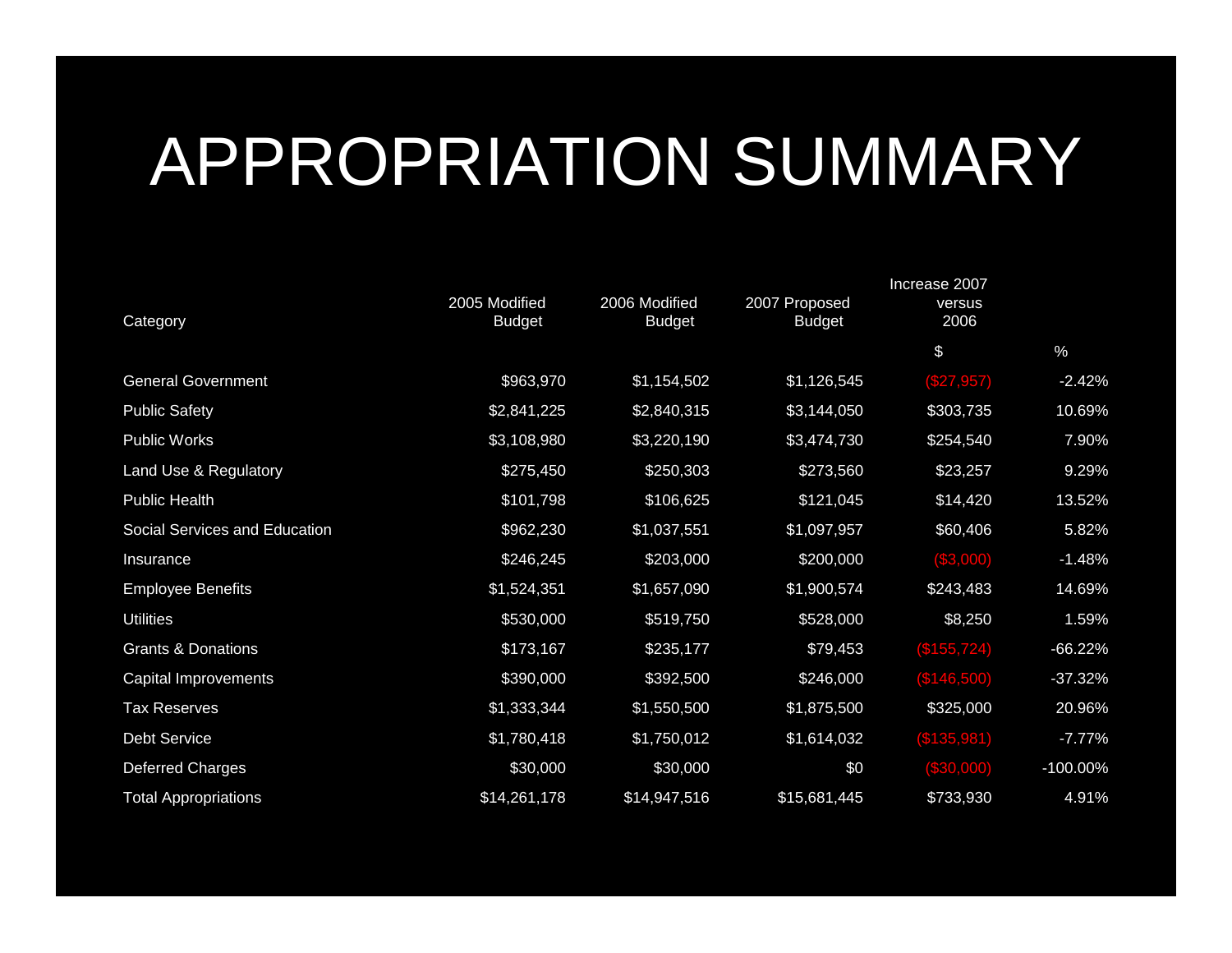#### Component Analysis Municipal Tax Increase

|                       |                  |                                                                |                   | <b>Municipal Tax Impact</b> |               |
|-----------------------|------------------|----------------------------------------------------------------|-------------------|-----------------------------|---------------|
| <b>Ratables</b>       |                  |                                                                | Amount            | $\boldsymbol{\mathsf{s}}$   | % of Increase |
| Decrease in Ratables  | Increase         | <b>Residential</b>                                             | \$9,361,100       |                             |               |
|                       | (Decrease)       | <b>Commercial and Other</b>                                    | $($ \$19,457,814) |                             |               |
|                       |                  | Total                                                          | (\$10,096,714)    | 75,717                      | 15.73%        |
| <b>Appropriations</b> |                  |                                                                |                   |                             |               |
| Non-Controllable      | Increases        | Tax Reserves, Appeals and Defense                              | \$545,000         |                             |               |
|                       |                  | <b>Salaries &amp; Benefits</b>                                 | \$674,491         |                             |               |
|                       |                  | Library                                                        | \$66,336          |                             |               |
|                       |                  | Other                                                          | \$39,298          |                             |               |
|                       |                  | Total                                                          | \$1,325,125       |                             |               |
|                       | Decreases        | Capital Imrovements.                                           | (\$134,521)       |                             |               |
|                       |                  | Other                                                          | ( \$39, 138)      |                             |               |
|                       |                  | Total                                                          | (\$173,658)       |                             |               |
|                       |                  | Total non-controllable                                         |                   | 1,151,466                   | 239.23%       |
| Controllable          | <b>Increases</b> | Grass & Bidg. Maintenance                                      | \$20,000          |                             |               |
|                       |                  | <b>Snow Removal</b>                                            | \$10,000          |                             |               |
|                       |                  | <b>Construction Code Inspections</b>                           | \$10,920          |                             |               |
|                       |                  | Total                                                          | \$40,920          |                             |               |
|                       | Decreases        | Capital Improvement Fund                                       | (\$22,500)        |                             |               |
|                       |                  | Total                                                          | (\$22,500)        |                             |               |
|                       |                  | <b>Total Controllable</b>                                      |                   | \$18,420                    | 3.83%         |
|                       |                  | Net Appropriations Increase                                    |                   | \$1,169,886.41              |               |
| <b>Revenues</b>       |                  | Increase from Prior Year Operations                            |                   | (\$456, 224)                |               |
|                       |                  | Total Amount to be Raised by Taxation for Municipal Operations |                   | \$713,662.64                |               |